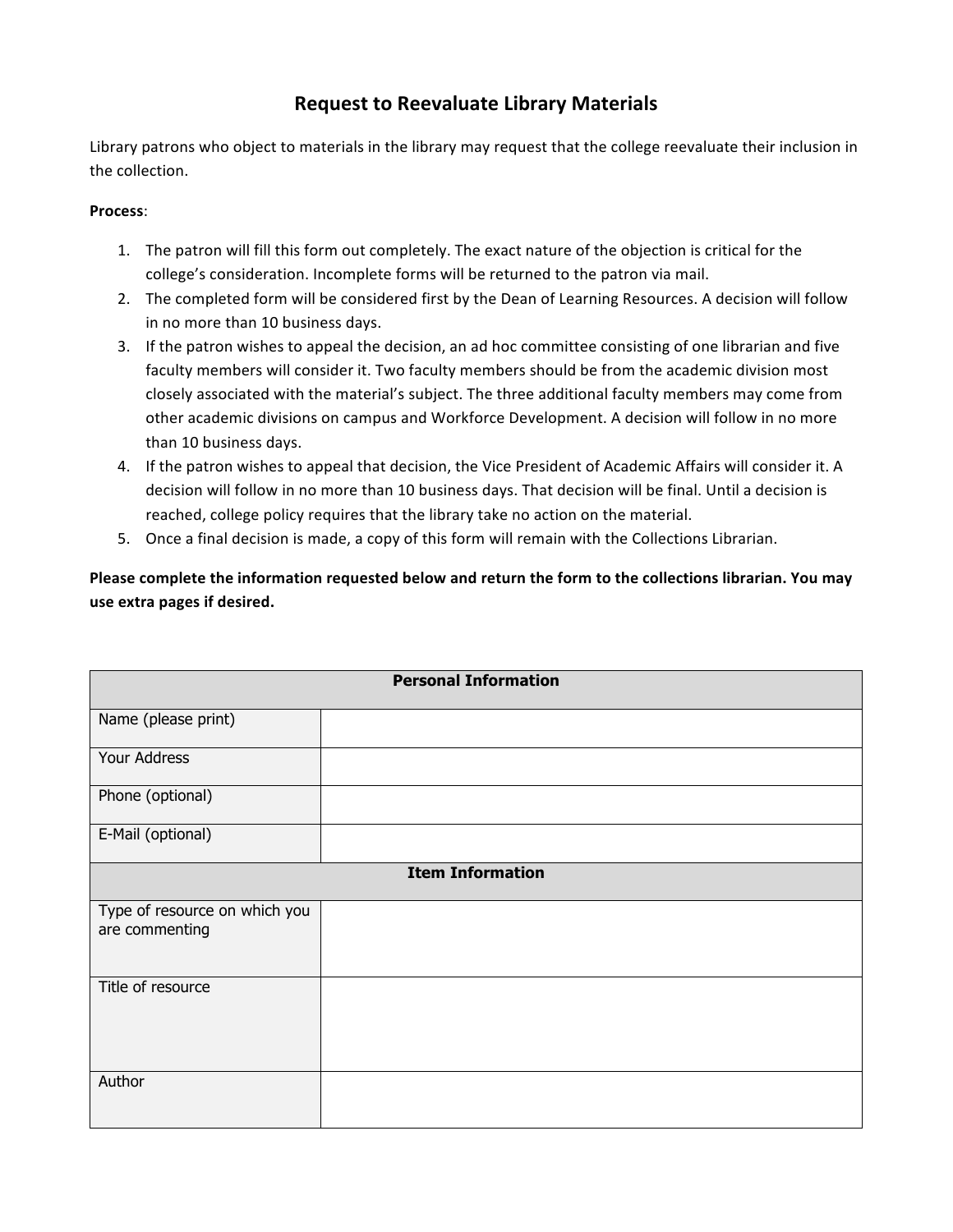| Publisher/Producer                                                                                            |  |  |
|---------------------------------------------------------------------------------------------------------------|--|--|
| <b>Request</b>                                                                                                |  |  |
| What brought this title to your<br>attention?                                                                 |  |  |
| Did you review the entire<br>item? If not, what sections did<br>you review?                                   |  |  |
| Why do you object to this<br>material? (Please be specific.<br>Cite pages or timestamps<br>where appropriate) |  |  |
| What do you feel might result<br>from being exposed to this<br>material?                                      |  |  |
| What action would you like the<br>library to take with this<br>material?                                      |  |  |

**Your signature: \_\_\_\_\_\_\_\_\_\_\_\_\_\_\_\_\_\_\_\_\_\_\_\_\_\_\_\_\_\_\_\_\_\_\_\_\_\_\_\_\_\_\_\_\_ Date: \_\_\_\_\_\_\_\_\_\_\_\_\_\_\_\_\_\_\_\_\_\_**

| <b>STAFF USE ONLY</b> |       |
|-----------------------|-------|
| Form Received by:     | Date: |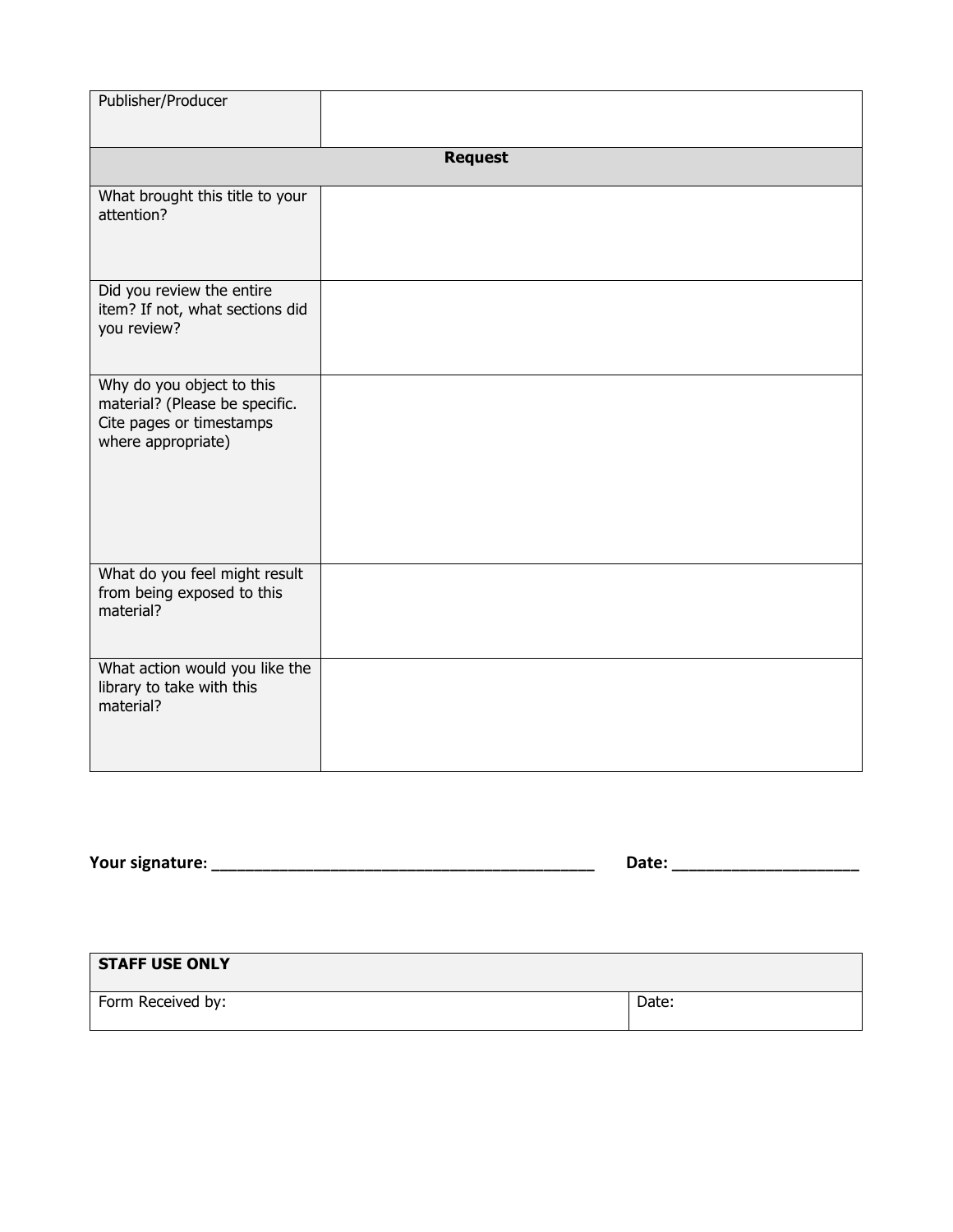| <b>Dean of Learning Resources</b> |  |
|-----------------------------------|--|
| Decision:                         |  |
|                                   |  |
| Signature/Date:                   |  |

Do you wish to appeal this decision?  $\Box$  Yes  $\Box$  No

 **Your signature: \_\_\_\_\_\_\_\_\_\_\_\_\_\_\_\_\_\_\_\_\_\_\_\_\_\_\_\_\_\_\_\_\_\_\_\_\_\_\_\_\_\_\_\_\_ Date: \_\_\_\_\_\_\_\_\_\_\_\_\_\_\_\_\_\_\_\_\_\_**

| <b>STAFF USE ONLY</b> |       |
|-----------------------|-------|
| Form Received by:     | Date: |

| <b>Ad Hoc Committee</b> |  |
|-------------------------|--|
| Decision:               |  |
| Signature/Date:         |  |
| Signature/Date:         |  |
| Signature/Date:         |  |
| Signature/Date:         |  |
| Signature/Date:         |  |
| Signature/Date:         |  |

Do you wish to appeal this decision?  $\Box$  Yes  $\Box$  No